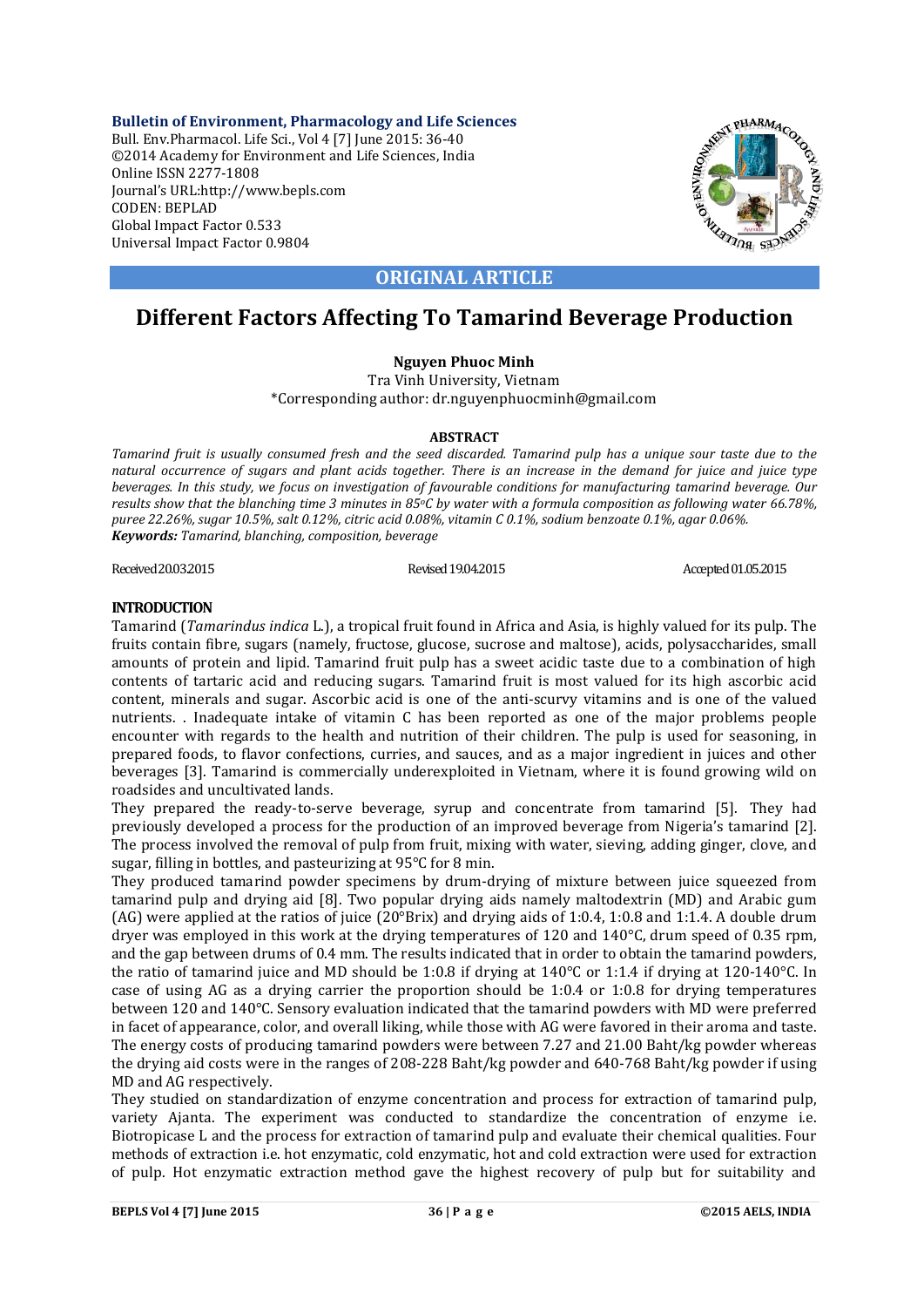#### **Nguyen Phuoc Minh**

availability of enzyme hot extraction method (flesh: water, 1:2, heating at 70°C for 10 minutes and soaking for 6 hours) was used for extraction of pulp from tamarind flesh. Among the different extraction methods the hot enzymatic extraction method yielded the highest pulp 92.4 per cent at 0.5 per cent concentration of enzyme in Ajanta while 1.5 per cent concentration of enzyme was given the highest recovery of pulp in case of Thailand and local market tamarind respectively than the cold enzymatic extraction method, Hot and cold extraction methods. Moreover the TSS of the extracted pulp was also higher in the hot enzymatic extraction method proved the Ajanta variety to be most promising sweet tamarind suitable for processing in to different commercial value added product [4].

They used velvet tamarind (Dialium guineese, wild) pulp flour to produce candies. Proximate composition, and vitamin composition of the pulp flour and candies were evaluated. The sensory properties and functional properties were also determined using chocolate candy as the control. The candies and the pulp flour had vitamin composition ranging from 0.7 mg/100 to 1.59mg/100 vitamin A and 38.71 mg/100 to 4.85 mg/100 vitamin C. The result of the functional properties of velvet tamarind pulp flour had emulsion capacity of 56%, bulk density of 0.44g/m, water absorption capacity of 2.5g/ml, oil absorption capacity of 1.76g/ml, foam capacity and stability of 30% and 111% respectively. The results of the sensory evaluation showed that the velvet tamarind chewable candy was most preferred by the panelists in terms of colour, flavour, taste and general acceptability. The control was most preferred in terms of mouth feel and appearance.

They investigated the effect of sodium benzoate on the quality attributes of improved tamarind beverage during storage. Tamarind beverages were produced according to a previously reported improved method, with or without chemical preservatives (100 mg/100 mL sodium benzoate). Tamarind beverage produced according to traditional processing method served as the control. The tamarind beverages were stored for 4 months at room (29.2°C) and refrigerated (4– 10°C) temperatures. Samples were analyzed, at regular intervals, for chemical, sensory, and microbiological qualities. Appearance of coliforms or overall acceptability score of 5.9 was used as deterioration index. The control beverages deteriorated by 2nd and 10th days at room and refrigerated temperatures, respectively. Improved tamarind beverage produced without the inclusion of sodium benzoate was stable for 3 and 5 weeks at room and refrigerated temperatures, respectively. Sodium benzoate extended the shelf life of the improved tamarind beverage to 6 and 13 weeks, respectively, at room and refrigerated temperatures [6].

They prepared the spray dried tamarind pulp powder (TPP) by using three carrier agents maltodextrin (40, 50, 60%), gum arabic (40, 50, 60%) and whey protein concentrate (10, 20, 30%) and their total phenolic content and antioxidative properties (by DPPH, FRAP and ABTS assay). Total phenolic content of TPPs ranged from 59.45-131.33 mg of GAE / 100g. It was observed that phenolic content was protected at higher carrier agent addition rates. Values of Radical scavenging activity (% RSA), FRAP (mg of Ferrous sulphate equivalent / g) and total antioxidant activities (TAA) by ABTS assay of TPPs varied from 61.73 to 76.43, 56.81-311.63 and 0.071 - 0.15 mM of trolox equivalent / g of powder. FRAP values of TPPs ranged from and showed decrease in FRAP values with increase in the addition rate of the MD and GA. Antioxidant properties were positively correlated with total phenolic content of TPP [7].

The main purpose of this research is to investigate possible conditions for processing tamarind beverage such as raw material, mixing and formulating the finished product.

# **MATERIAL AND METHOD**

# **Material**

Tamarind fruit is collected in Mekong river delta. Various additives are supplied from Van Dai Phat Co. Ltd, Vietnam.

# **Research method**

# *Raw material*

We examine the puree recovery by weighing 5 samples, then separating pulp.

# *Processing*

*Blanching*

a) Blanching time: Blanch at 85oC in different intervals: 0.5 minutes; 1 minutes; 2 minutes; 3 minutes; 4 minutes; 5 minutes. Set these samples in 72 hours to observe sedimentation.

b) Blanching temperature: Fix the blanching time in water. Investigate in various blanching temperature 80°C; 85°C; 90°C; 95°C. Set these samples in 72 hours to observe sedimentation.

c) Blanching solution: Fix the blanching time and blanching duration. Investigate two blanching solutions: water and acid citric 0.1%.

# *2.2.2.2Mixing formula*

a) Dilution ratio: Examine various water additions into puree: 2/1; 2.5/1; 3/1; 3.5/1; 4/1. Select on viscosity, concentrated and color.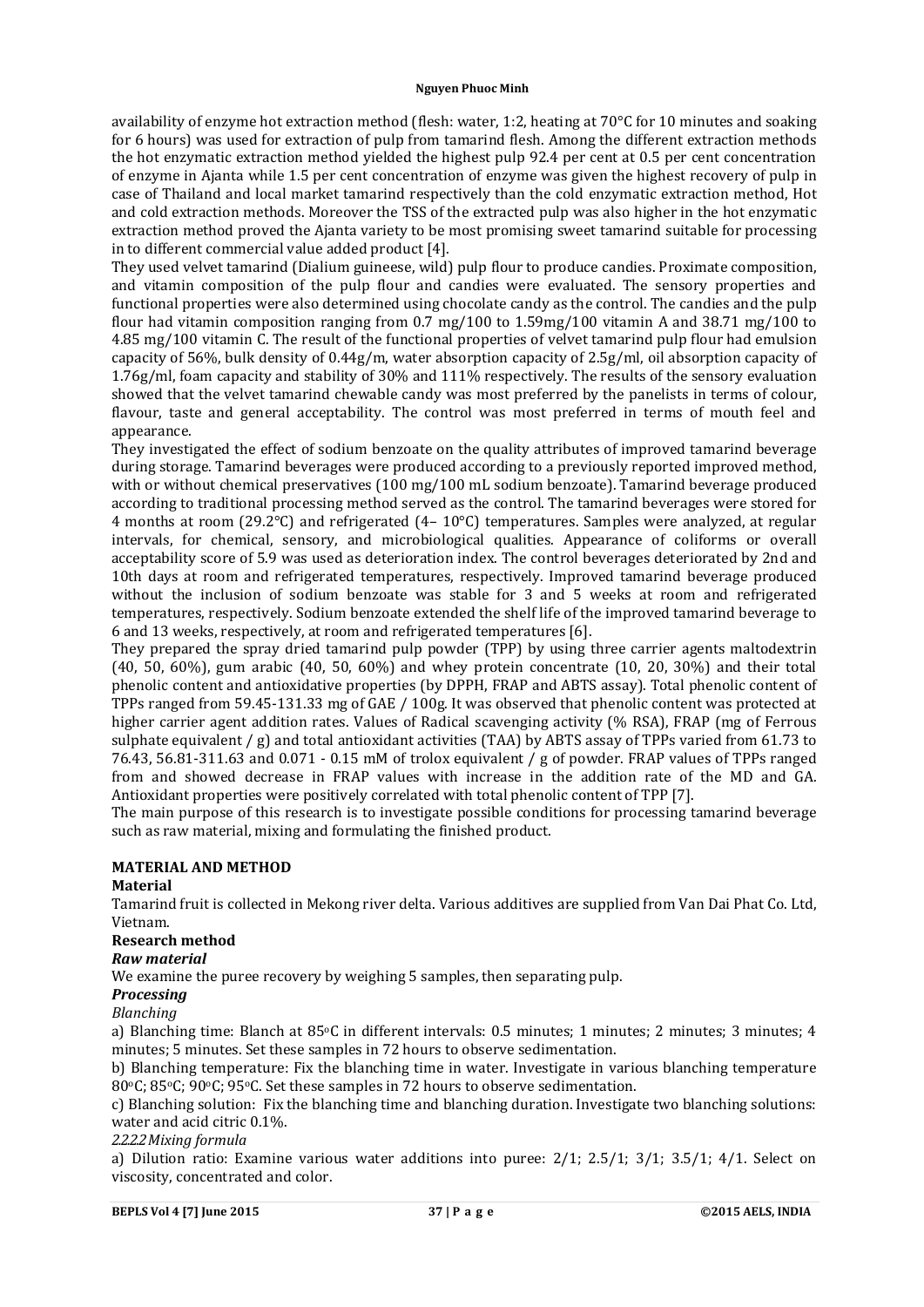#### **Nguyen Phuoc Minh**

b) Additive supplementation: Vitamine C: 0.1%; NaCl: 0.12%; Sodium Sorbate: 0.1%. Fix the dilution ratio, Examine two sugars (9.5%, 10%, 10.5%, 11%) and acid citric (0.04%, 0.06%, 0.08%, and 1%,). Evaluate the pleasant taste between sweet and acidity to select the btest additive supplementation

c) Additive supplementation: Conduct two additive supplementation (pectin and agar)

- Step #1: pectine 0%; 0.04%; 0.06%; 0.08%; 0.1%

- Step#2: agar 0%; 0.02%; 0.04%; 0.06%; 0.08%

Determine the sendiment in 7 days together with product viscosity so that we get the best tamarind beverage.

# **Statistical analysis**

All data are processeed by anh Excell.

### **RESULT AND DISCUSSION**

**Raw material**

*Puree recovery*

# **Table 1. Puree recovery**

| <b>Tamarino</b>           | ≀ลw | Ripen |
|---------------------------|-----|-------|
| <b>Puree recovery (%)</b> |     | $h$ . |

When ripening, protopectin will be changed into soluble pectin so we get more puree. *Physio-chemical characteristics of ripen tamarind*

# **Table 2. Physio-chemical characteristics of raw and ripen tamarind**

| Composition          | Unit          | Raw tamarind | <b>Ripen tamarind</b> |
|----------------------|---------------|--------------|-----------------------|
| <b>Moisture</b>      | $\%$          | 87.28        | 85.05                 |
| Ash                  | $\%$          | 0.39         | 0.47                  |
| Dry matter           | oBrix         | 12.59        | 14.80                 |
| pH                   |               | 2.94         | 3.70                  |
| <b>Acidity</b>       | % Citric acid | 1.11         | 0.73                  |
| Vitamin C            | $mg\%$        | 38.43        | 37.92                 |
| <b>Reduced sugar</b> | $\%$          | 4.5          | 4.73                  |
| <b>Total sugar</b>   | $\%$          | 7.7          | 8.33                  |

From above table, we see clearly that the ripen tamarind is suitable for beverage production. **Processing protocol**

# *Effect of blanching*

*Blanching time*

# **Table 3. Effect of blanching time**

|                    | ້     |       |                |       |       |       |              |
|--------------------|-------|-------|----------------|-------|-------|-------|--------------|
| Sample             | #1    | #2    | #3             | #4    | #5    | #6    | #7           |
| Time (minutes)     | 0.5   |       | $\overline{ }$ |       |       |       |              |
| Temperature (oC)   | 85    | 85    | 85             | 85    | 85    | 85    |              |
| <b>Solution</b>    | Water | Water | Water          | Water | Water | Water |              |
| Puree recovery (%) | 67.02 | 67.34 | 68.56          | 69.86 | 70.02 | 69.21 | $\mathbf{b}$ |

From above table, we choose 3 minutes for blanching.

*Effect blanching temperature*

# **Table 4. Effect blanching temperature**

| Temperature $(°C)$ | 80            | 85            | 90            | 95            | Control       |
|--------------------|---------------|---------------|---------------|---------------|---------------|
| Apperance          | Separated     | Not separated | Not separated | Not separated | Not separated |
| <b>Sediment</b>    | 0.035         |               |               |               | 0.124         |
| Color              | Bright yellow | Bright yellow | Yellow        | Dark yellow   | Light yellow  |
| <b>Flavor</b>      | Specific      | Specific      | Cooked        | Cooked        | Specific      |

Blanching at 85°C is adequated. So we choose this value for further experiments. *Effect of blanching solution*

# **Table 5. Effect of blanching solution**

| <b>Blanching solution</b> | Water           | Citric acid 0.1% |
|---------------------------|-----------------|------------------|
| Color                     | Yellow          | Yellow           |
| <b>Flavor</b>             | <b>Specific</b> | Not specific     |

From the above table, we decide to choose water as medium for blanching.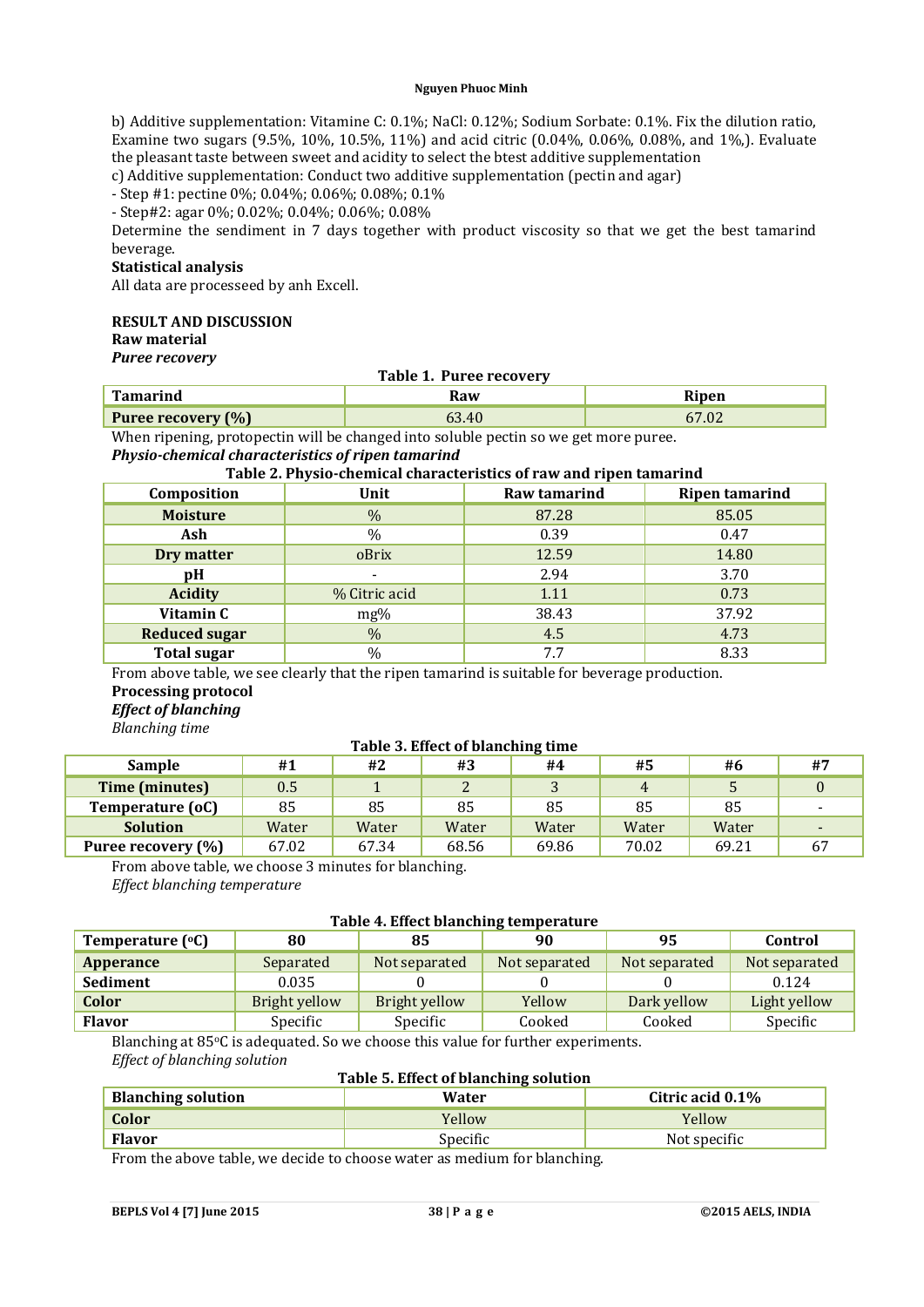### *Mixing step Effect of dilution ratio*

| Table of Ellect of the unution fatio |              |              |               |               |              |  |  |  |
|--------------------------------------|--------------|--------------|---------------|---------------|--------------|--|--|--|
| Water/puree                          | 2/1          | 2.5/1        | 3/1           | 3.5/1         | 4/1          |  |  |  |
| <b>Concentration</b>                 | Very         | <b>Ouite</b> | Rather        | Rather loose  | Loose        |  |  |  |
|                                      | concentrated | concentrated | concentrated  |               |              |  |  |  |
| Viscosity (Cp)                       | 2.789        | 1.67         | 1.25          | 1.19          | 1.13         |  |  |  |
| Color                                | Brown yellow | Dark yellow  | Bright yellow | Bright yellow | Light yellow |  |  |  |

# **Table 6. Effect of the dilution ratio**

In comparison among these samples, we choose the dilution ratio of water/puree 3/1 for further research. *Effect of the additive mixture.*

We decide to supplement vitamin C (0.1%); NaCl (0.12%); sodium sorbate 0.1%; water/puree 3/1 to please the sour and sweet taste in mixing acid citric and sugar.

| Table 7. Effect of the additive mixture |                  |        |                          |                        |            |                |            |                |  |
|-----------------------------------------|------------------|--------|--------------------------|------------------------|------------|----------------|------------|----------------|--|
| Water/<br>puree                         | Vitamin<br>$C\%$ | NaCl % | Sodium<br>sorbat<br>$\%$ | Sugar/citric<br>acid % | 9.5        | 10             | 10.5       | 11             |  |
| 3/1                                     | 0.1              | 0.12   | 0.1                      | 0.04                   | <b>B1</b>  | B <sub>2</sub> | <b>B3</b>  | B <sub>4</sub> |  |
| 3/1                                     | 0.1              | 0.12   | 0.1                      | 0.06                   | B5         | <b>B6</b>      | B7         | B <sub>8</sub> |  |
| 3/1                                     | 0.1              | 0.12   | 0.1                      | 0.08                   | <b>B</b> 9 | <b>B10</b>     | <b>B11</b> | <b>B12</b>     |  |
| 3/1                                     | 0.1              | 0.12   | 0.1                      | 0.10                   | <b>B13</b> | <b>B14</b>     | <b>B15</b> | <b>B16</b>     |  |

We choose the ratio of sugar/ citric acid of sample M11=10.5/0.08 with the pleasant taste to produce tamarind beverage.

*Effect of additive mixture to condensate*

a) Effect of pectin ratio

| $\overline{\phantom{a}}$<br>$\mathbf{I}$<br>Table 8. Effect of pectin ratio |                  |          |       |          |       |       |  |
|-----------------------------------------------------------------------------|------------------|----------|-------|----------|-------|-------|--|
|                                                                             | Pectin %         | $\bf{0}$ | 0.04  | 0.06     | 0.08  | 0.10  |  |
|                                                                             | <b>Viscosity</b> | 1.25     | 1.27  | 1.30     | 1.32  | 1.51  |  |
|                                                                             | 0 <sub>day</sub> | 0        | 0     | $\theta$ | 0     | 0     |  |
|                                                                             | 1 day            | 0.087    | 0.065 | 0.063    | 0.035 | 0.032 |  |
|                                                                             | 2 days           | 0.197    | 0.152 | 0.130    | 0.064 | 0.060 |  |
| Sediment                                                                    | 3 days           | 0.275    | 0.230 | 0.223    | 0.091 | 0.087 |  |
|                                                                             | 4 days           | 0.288    | 0.245 | 0.240    | 0.143 | 0.136 |  |
|                                                                             | 5 days           | 0.320    | 0.255 | 0.255    | 0.157 | 0.145 |  |
|                                                                             | 6 days           | 0.325    | 0.260 | 0.255    | 0.160 | 0.149 |  |
|                                                                             | 7 days           | 0.325    | 0.260 | 0.257    | 0.160 | 0.150 |  |

#### After 7 days of observation, we notice the sendiment reduced dramatically when comparing the control sample and treated samples. So we don't need to supplement pectin into tamarind beverage. b) Effect of agar supplementation **Table 9. Effect of agar supplementation**

| Table 9. Effect of agar supplementation |                  |       |       |          |                  |          |  |  |
|-----------------------------------------|------------------|-------|-------|----------|------------------|----------|--|--|
|                                         | Agar %           | 0     | 0.02  | 0.04     | 0.06             | 0.08     |  |  |
|                                         | <b>Viscosity</b> | 1.25  | 1.26  | 1.28     | 1.29             | 1.40     |  |  |
|                                         | 0 <sub>day</sub> | 0     | 0     | $\theta$ | $\boldsymbol{0}$ | 0        |  |  |
|                                         | 1 day            | 0.087 | 0.031 | 0.018    | $\theta$         | $\Omega$ |  |  |
| Sediment                                | 2 days           | 0.197 | 0.058 | 0.057    | 0.005            | 0        |  |  |
|                                         | 3 days           | 0.275 | 0.135 | 0.084    | 0.005            | $\Omega$ |  |  |
|                                         | 4 days           | 0.288 | 0.179 | 0.125    | 0.007            | 0.005    |  |  |
|                                         | 5 days           | 0.320 | 0.236 | 0.130    | 0.007            | 0.005    |  |  |
|                                         | 6 days           | 0.325 | 0.236 | 0.130    | 0.007            | 0.005    |  |  |
|                                         | 7 days           | 0.325 | 0.310 | 0.132    | 0.008            | 0.005    |  |  |

When adding 0.06% agar, the sendiment removal is not accessed 100% and acceptable. So we choose this ratio for further research.

**Quality of tamarind beverage characteristics**